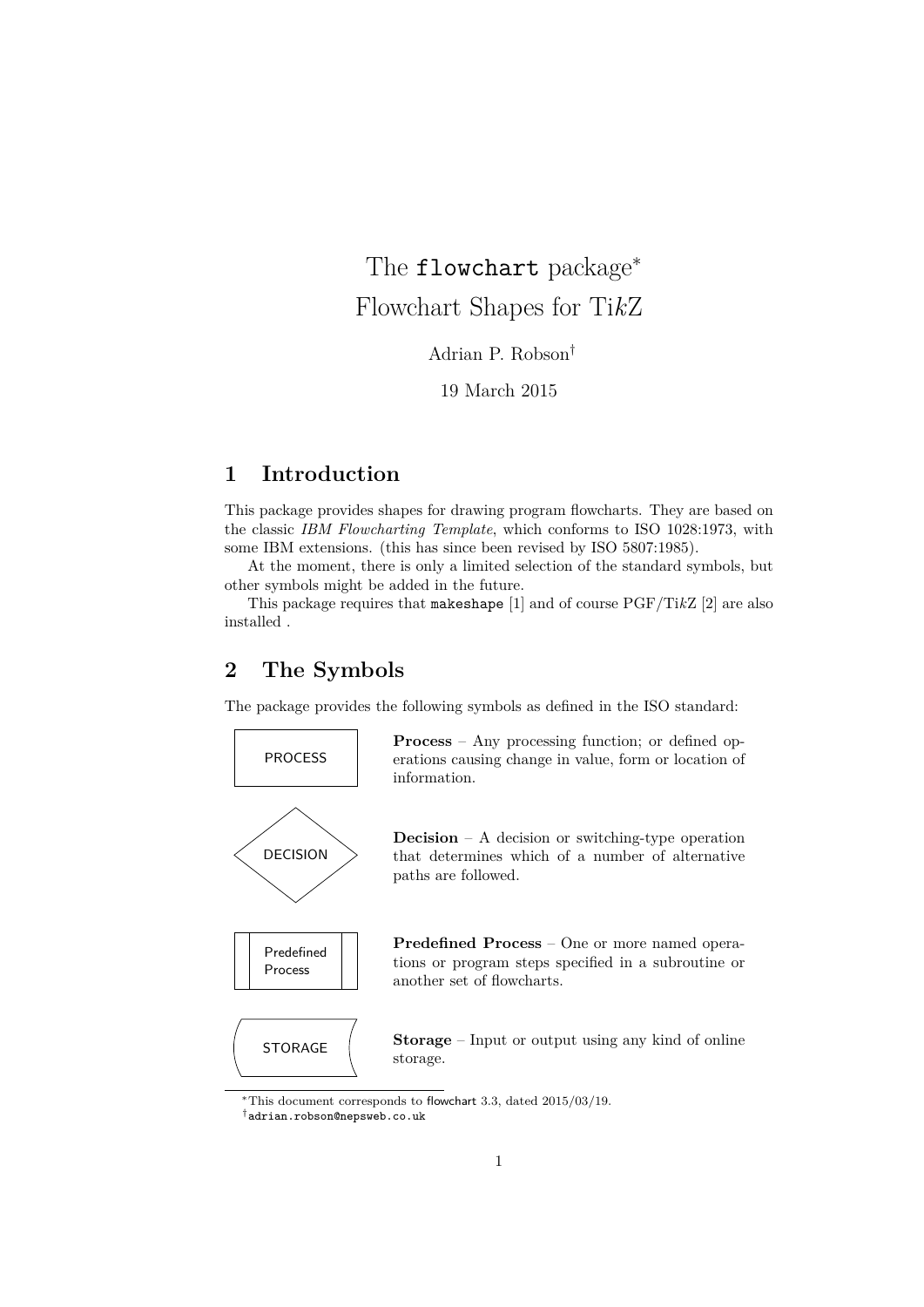

**Terminal** – A terminal point in a flowchart: start, stop, halt delay or interrupt. It may show exit from a closed subroutine.

# **3 Usage**

The example below uses all of the symbols given in §2, and shows how they can be laid out and connected with Ti*k*Z:



It needs the following in the document's preamble:

```
\usepackage{flowchart}
\usetikzlibrary{arrows}
```
The Ti*k*Z package is included in flowchart, so it does not have to be explicitly loaded. However, any \usetikzlibrary commands that are needed must be placed after \loadpackage{flowchart}.

The flowchart above is produced by the following tikzpicture environment:

```
1 \begin{tikzpicture}[>=latex',font={\sf \small}]
2
3 \ \text{def}\smb{d}{2cm}4
5 \quad \text{to be (terminal1) at (0,0) [draw, terminal, ]}6 minimum width=\smbwd,
7 minimum height=0.5cm] {START};
8
9 \node (predproc1) at (0,-1.5) [draw, predproc, align=left,
10 minimum width=\smbwd,
11 minimum height=1cm] {GET\\ DATA};
```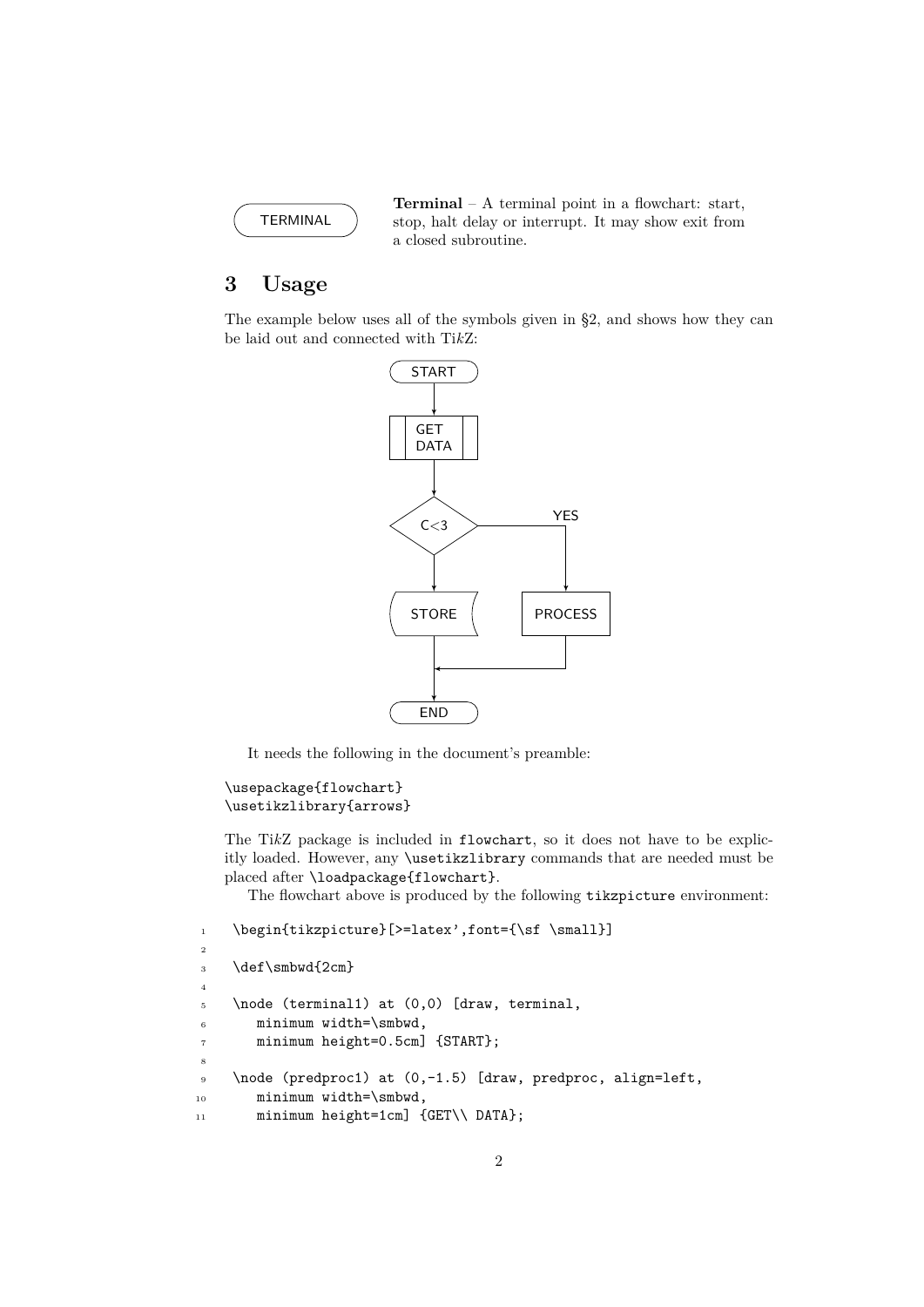```
12
13 \node (decide1) at (0, -3.5) [draw, decision,
14 minimum width=\smbwd,
15 minimum height=1cm] {C$<$3};
16
17 \node (storage1) at (0, -5.5) [draw, storage,
18 minimum width=\smbwd,
19 minimum height=1cm] {STORE};
20
_{21} \node (process1) at (3,-5.5) [draw, process,
22 minimum width=\smbwd,
23 minimum height=1cm] {PROCESS};
^{24}25 \text{ (coordinate (point1) at (0,-6.75)}26
27 \node (terminal2) at (0,-7.75) [draw, terminal,
28 minimum width=\smbwd,
29 minimum height=0.5cm] {END};
30
31 \draw[->] (terminal1) -- (predproc1);
32 \text{ \textdegree} \text{0} (predproc1) -- (decide1);
33 \draw[->] (decide1) -| node[above]{YES} (process1);
34 \langledraw[->] (decide1) -- (storage1);
35 \draw[->] (process1) |- (point1);
36 \draw[->] (storage1) -- (point1) -- (terminal2);
37
38 \end{tikzpicture}
```
## **3.1 Symbols**

The flow chart symbols are created as nodes, as shown in lines 5-7, which defines a terminal shape. The minimum dimension keys should be used to create consistently sized symbols. In particular, a defined value should be used for the width in all symbols. So \smbwd is defined on line 3, and used in lines 6, 10, 14, 18, 22, and 28.

## **3.2 Layout**

In this example, we have used absolute coordinates to position the diagram's nodes. This works well for small flowcharts, but relative positioning might be better for larger diagrams.

#### **3.3 Connectors**

The shapes are connected by drawing lines between them as shown in lines 31-36 of the example. Here, unqualified node names are used, but explicit anchor names such as (nodename.north east) could be used instead.

It can sometimes be convenient to place a connector at an arbitrary point on a shape. The (nodename.45) notation achieves this, where the number gives the angle from the centre of the shape to the connecting point on its boundary.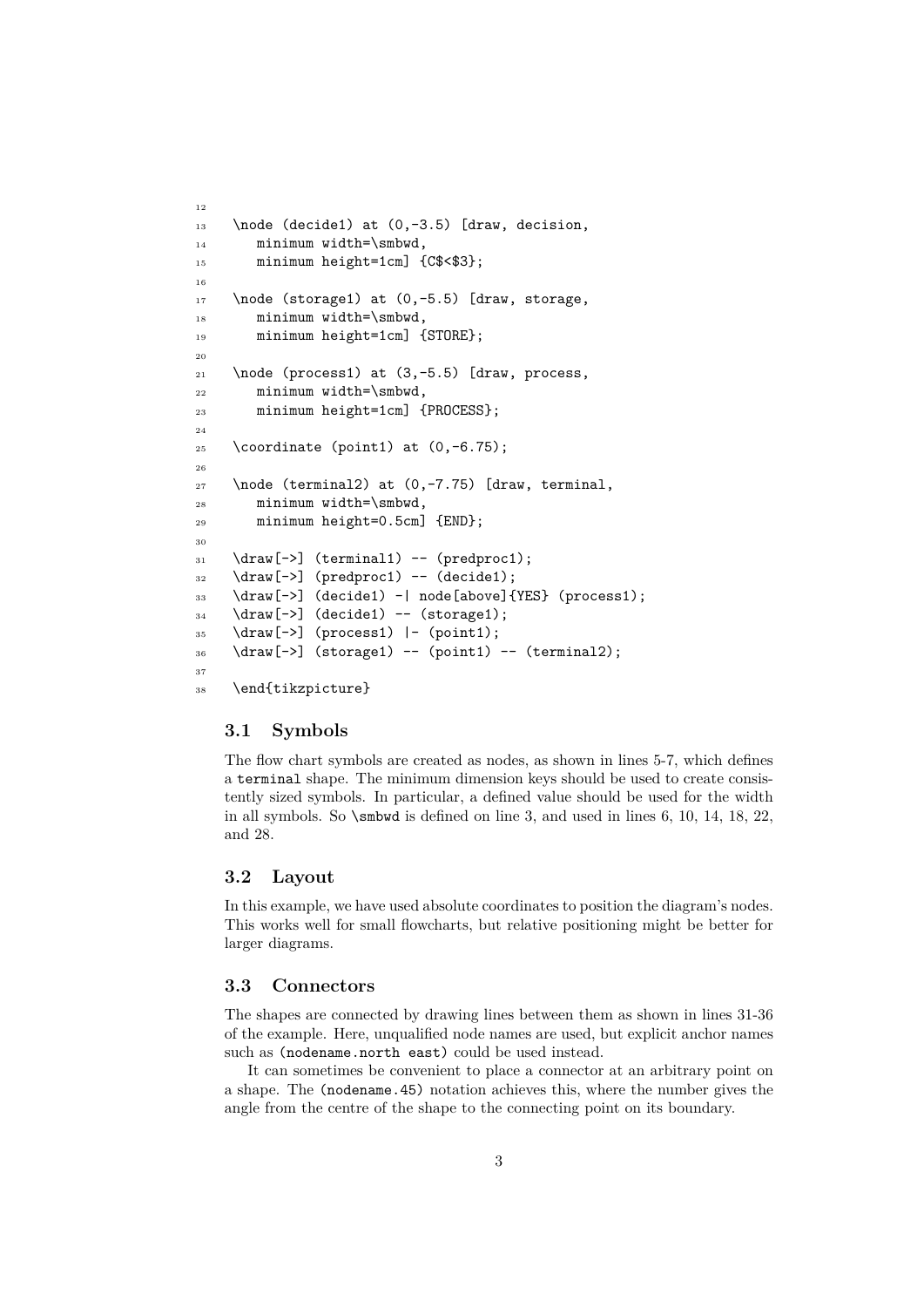Right angled connections are traditionally used in flowcharts, and these are created with the -| and |- notations shown in lines 33 and 35 of the example.

Joining connectors is best done by declaring a named coordinate, and using it as the meeting point. In the example, a coordinate called point1 is declared on line 25, and then used in line 35 and 36 to connect process1 and storage1 to terminal2.

## **4 Implementation**

The implementation of flowchart.sty uses the makeshape package, which provides support for custom PGF shapes. With this, we have only have to create boundary and anchor path macros, and anchor points for each shape.

There are three pairs of keys that have to be accommodated by PGF shapes: inner and outer separation, and minimum dimensions. The makeshape package has corrected text box macros \ctbnex and \ctbney, which automatically handle inner separation; and the PGF keys \pgfshapeouterxsep, \pgfshapeouterysep, \pgfshapeminheight and \pgfshapeminwidth, which give the outer separation and minimum dimensions of the shape.

## **4.1 Preamble**

The makeshape package provides the tikz package. However, the shapes library is also needed:

```
1 \RequirePackage{makeshape}
```

```
2 \RequirePackage{tikz}
```
3 \usetikzlibrary{shapes}

## **4.2 Predproc Shape**

This is the Predefined Process symbol.

## **4.2.1 Anchor and background paths**

These macros define the paths that are used by the makeshape setpaths command in the shape's \pgfdeclareshape macro, which is described in §4.2.2.

\band The shape's side band size is an internal constant:

4 \def\band{10pt}

\predprocAnchorpath The \predprocAnchorpath macro defines the shape's *anchor path*. It 'draws' the path on which the shape's calculated anchor points lay. It is very similar to first part of \predproc@shape that draws the outer path, but it corrects for outer separation and does not draw any side bands.

#### 5 \def\predprocAnchorpath{

First, get the corrected text box's NE corner using \ctbnex and \ctbney, then make room for the side band.

- 6 \pgf@xa=\ctbnex
- 7 \pgf@ya=\ctbney
- 8 \advance\pgf@xa by \band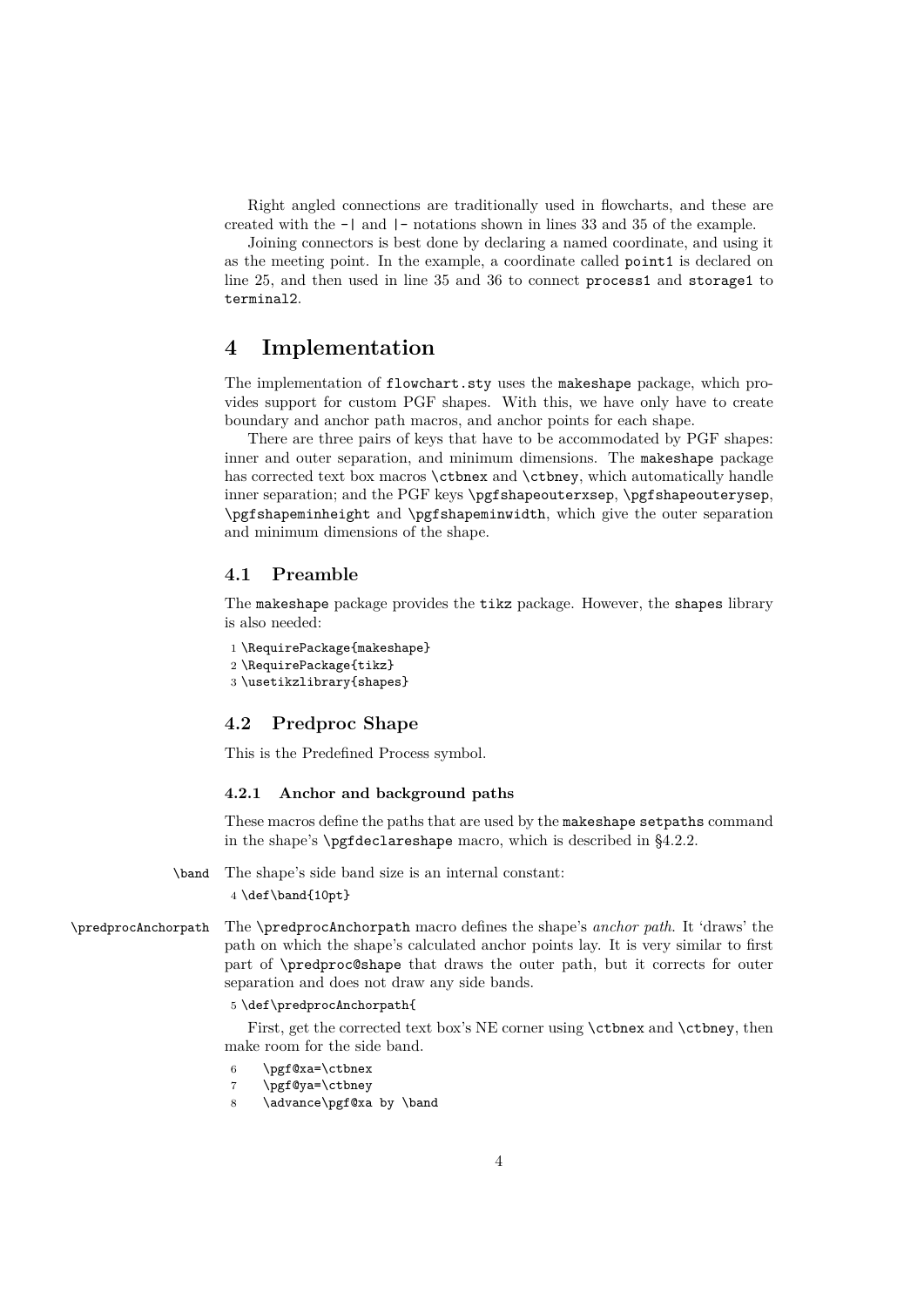Correct for minimum dimensions and outer separation:

- 9 \mincorrect{\pgf@xa}{\pgfshapeminwidth}
- 10 \advance\pgf@xa\pgfshapeouterxsep
- 11 \mincorrect{\pgf@ya}{\pgfshapeminheight}
- 12 \advance\pgf@ya\pgfshapeouterysep

Finally, draw the anchor path, which is a rectangle, using the values in \pgf@xa and \pgf@ya that were calculated above:

- 13 \pgfpathmoveto{\pgfpoint{\pgf@xa}{\pgf@ya}}
- 14 \pgfpathlineto{\pgfpoint{\pgf@xa}{-\pgf@ya}}

15 \pgfpathlineto{\pgfpoint{-\pgf@xa}{-\pgf@ya}}

- 16 \pgfpathlineto{\pgfpoint{-\pgf@xa}{\pgf@ya}}
- 17 \pgfpathclose

18 }

\predprocBackground The \predprocBackground macro draws the shape's path, including its side band. It is used in the shape's \backgroundpath macro.

19 \def\predprocBackground{

First, get the corrected text box's NE corner using  $\ctb$ nex and  $\ctb$ ney, then make room for the side band.

- 20 \pgf@xa=\ctbnex
- 21 \pgf@ya=\ctbney
- 22 \advance\pgf@xa by \band

Correct for minimum dimensions but *do not add* outer separation:

- 23 \mincorrect{\pgf@xa}{\pgfshapeminwidth}
- 24 \mincorrect{\pgf@ya}{\pgfshapeminheight}

Finally, draw the outer shape, which is a rectangle, using the values in \pgf@xa and \pgf@ya that were calculated above:

- 25 \pgfpathmoveto{\pgfpoint{\pgf@xa}{\pgf@ya}}
- 26 \pgfpathlineto{\pgfpoint{\pgf@xa}{-\pgf@ya}}
- 27 \pgfpathlineto{\pgfpoint{-\pgf@xa}{-\pgf@ya}}
- 28 \pgfpathlineto{\pgfpoint{-\pgf@xa}{\pgf@ya}}
- 29 \pgfpathclose

Finally, we draw the inner shape, which completes the shape with its side bands. The x-coordinate is aligned on the right side band position, then the side bands are drawn:

- 30 \advance\pgf@xa by -\band
- 31 \pgfpathmoveto{\pgfpoint{\pgf@xa}{\pgf@ya}}
- 32 \pgfpathlineto{\pgfpoint{\pgf@xa}{-\pgf@ya}}
- 33 \pgfpathmoveto{\pgfpoint{-\pgf@xa}{\pgf@ya}}
- 34 \pgfpathlineto{\pgfpoint{-\pgf@xa}{-\pgf@ya}}
- 35 }

#### **4.2.2 Predproc shape declaration**

\pgfdeclareshape This is the \pgfdeclareshape declaration for the predproc shape.

predproc 36 \pgfdeclareshape{predproc}{

> The path macros defined in §4.2.1 are used as follows with the setpaths command provided by the makeshape package to draw the shape and make boundary intersection calculations.

37 \setpaths{\predprocAnchorpath}{\predprocBackground}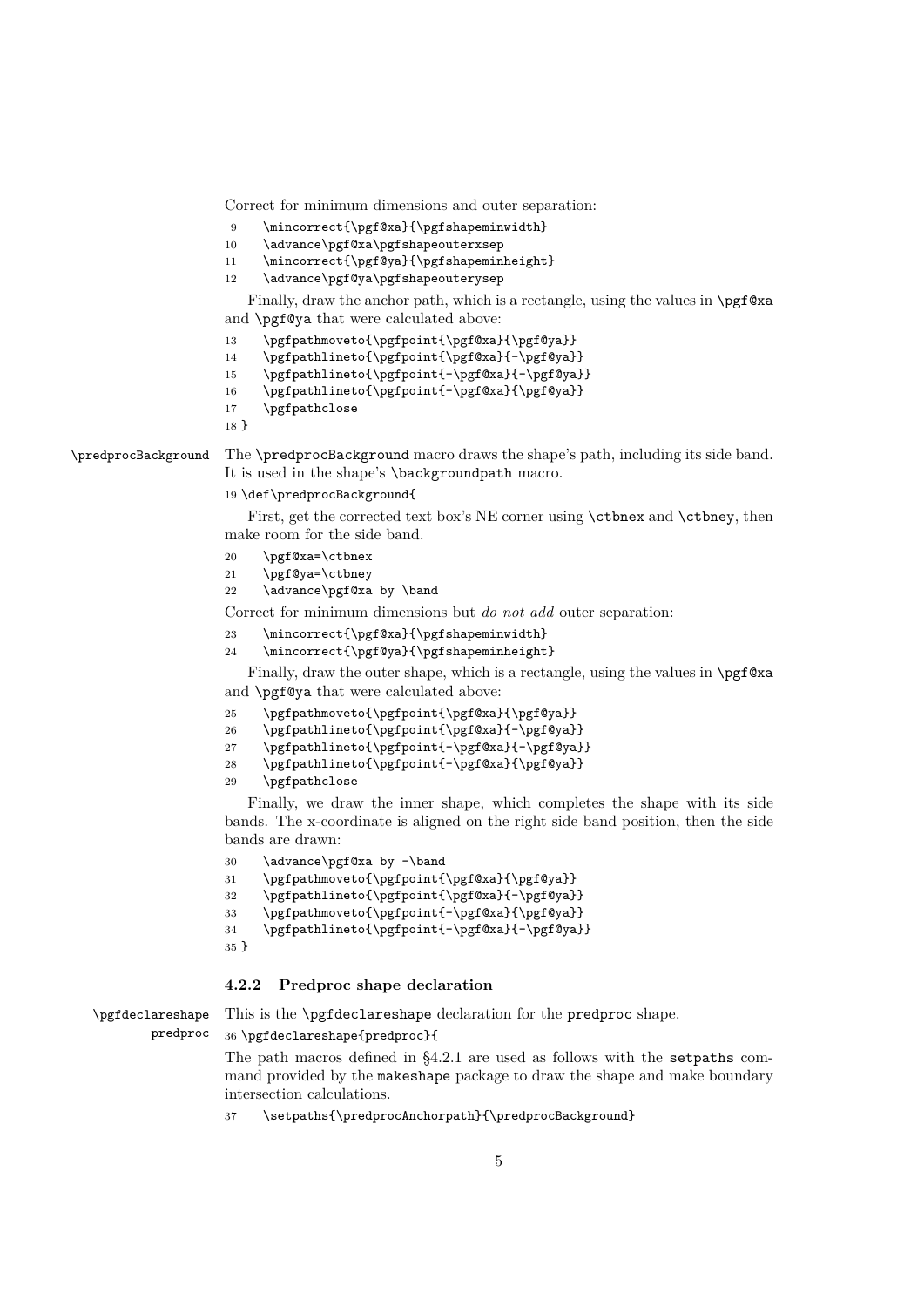\savedanchor \northeast The \northeast saved anchor is used to define the position of the NE corner of the shape. The calculation is similar that used in the anchor path described in §4.2.1, and corrects for inner and outer separation, and minimum dimensions. It returns the coordinates of the point in \pgf@x and \pgf@y.

| 38 | \savedanchor{\northeast}{                        |
|----|--------------------------------------------------|
| 39 | $\pgf@x = \ctbnex$                               |
| 40 | \advance\pgf@x by \band                          |
| 41 | \mincorrect{\pgf@x}{\pgfshapeminwidth}           |
| 42 | \advance\pgf@x\pgfshapeouterxsep                 |
| 43 | $\begin{pmatrix} - & \text{other} \end{pmatrix}$ |
| 44 | \mincorrect{\pgf@y}{\pgfshapeminheight}          |
| 45 | \advance\pgf@y\pgfshapeouterysep                 |
| 46 |                                                  |

\anchor There are some standard anchors, which are all based on the \northeast saved north anchor:

| north east | 47 | \anchor{north}{ \northeast \pgf@x=0pt }                         |
|------------|----|-----------------------------------------------------------------|
| east       | 48 | \anchor{north east}{ \northeast }                               |
| south east | 49 | \anchor{east}{ \northeast \pgf@y=0pt }                          |
| south      | 50 | \anchor{south east}{ \northeast \pgf@y=-\pgf@y }                |
| south west | 51 | \anchor{south}{ \northeast \pgf@x=0pt \pgf@y=-\pgf@y }          |
| west       | 52 | \anchor{south west}{ \northeast \pgf@x=-\pgf@x \pgf@y=-\pgf@y } |
| north west | 53 | \anchor{west}{ \northeast \pgf@x=-\pgf@x \pgf@y=0pt }           |
|            | 54 | \anchor{north west}{ \northeast \pgf@x=-\pgf@x }                |
|            |    |                                                                 |

55 }

#### **4.3 Storage Shape**

#### **4.3.1 Support Macros**

- \storagepath The storage shape's background path is defined in \storagepath. It requires the following register to be set:
	- \pgf@x x coordinate of NE corner excluding outer separation
	- \pgf@y y coordinate of NE corner excluding outer separation
	- \pgf@xc arc offset for y coordinate

The NE corner is stored in \pgf@xa and \pgf@ya and and the SW corner is put in \pgf@xb and \pgf@yb. The SW x-coordinate has to be moved right by the arc offset to compensate for the curve of the shapes west side.

#### 56 \def\storagepath{

- 57 \pgf@xa=\pgf@x \pgf@ya=\pgf@y
- 58 \pgf@xb=-\pgf@xa \pgf@yb=-\pgf@ya
- 59 \advance\pgf@xb by \pgf@xc

The shape is drawn from its SW corner moving counter clockwise. The radius for the arcs is the height.

```
60 \pgfpathmoveto{\pgfpoint{\pgf@xb}{\pgf@yb}}
```

```
61 \pgfpatharc{210}{150}{2*\pgf@ya}
```

```
62 \pgfpathlineto{\pgfpoint{\pgf@xa}{\pgf@ya}}
```

```
63 \pgfpatharc{150}{210}{2*\pgf@ya}
```

```
64 \pgfpathclose
```

```
65 }
```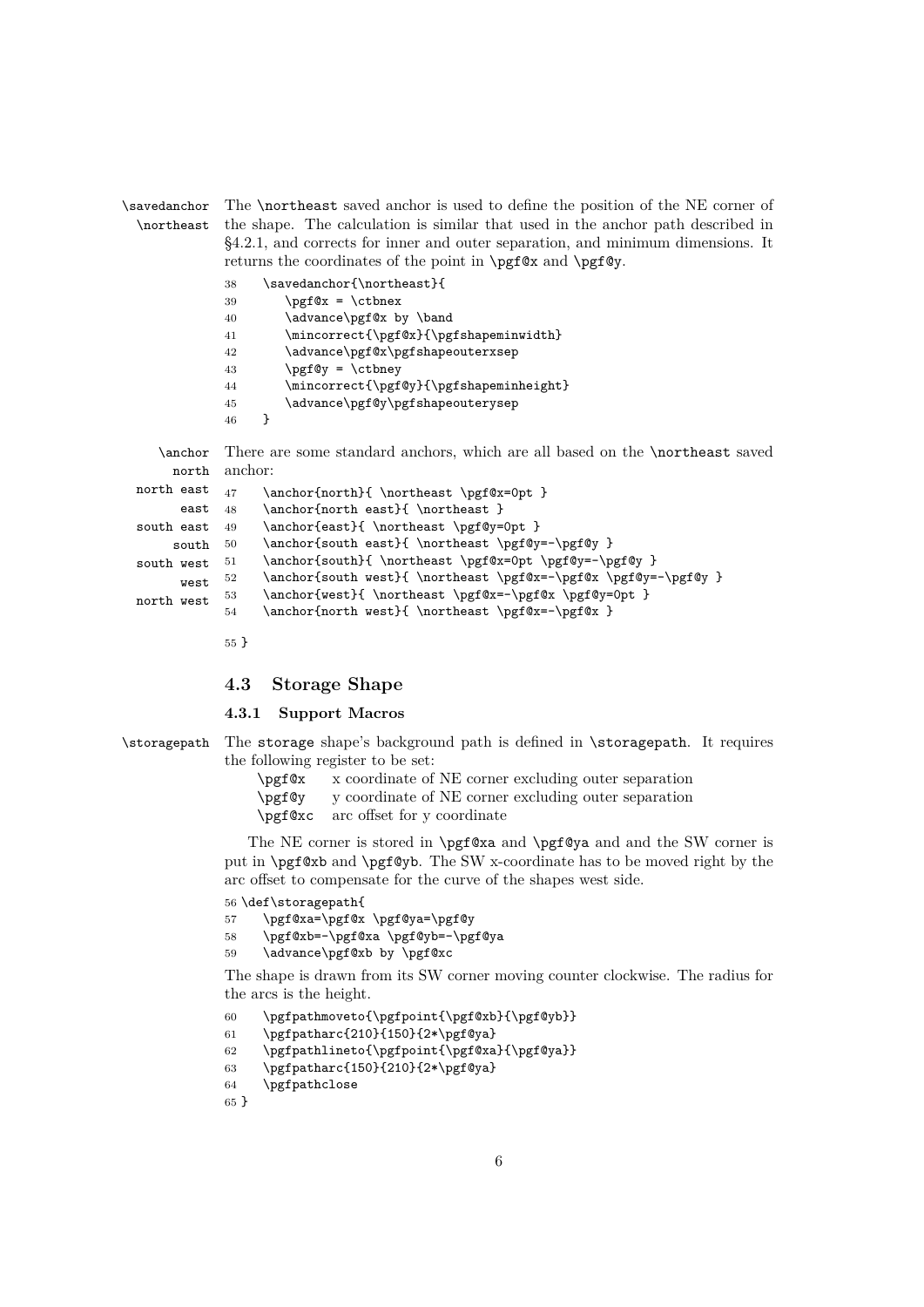\arcoffset The storage shape's arc offset is calculated by the \arcoffset macro. The required arc offset is *b*, and the shape's height is *h* in the diagram below.



The macro's parameters are:

- #1 the calculated arc offset
- #2 half the height

Equation 2 given above is implemented as follows:

```
66 \def\arcoffset#1#2{
67 \pgfmathsetlength#1{0.134*2*#2}
68 }
```
\storageParams The \storageParams macro calculates reference values for the shape with no outer separation. The following have values assigned after it is called:

| \pgf@x | x-coordinate of NE corner excluding outer separation                                                                                                                                                                           |
|--------|--------------------------------------------------------------------------------------------------------------------------------------------------------------------------------------------------------------------------------|
|        | \pgf\\pgt\text{pgf\text{\pgf\text{\pgf\text{\pgf\text{\pgf\text{\pgf\text{\pgf\text{\pgf\text{\pgf\text{\pgf\text{\pgf\text{\pgf\text{\pgf\text{\pgf\text{\pgf\text{\pgf\text{\pgf\text{\pgf\text{\pgf\text{\pgf\text{\pgf\tex |
|        | \pgf@xc arc offset for y-coordinate                                                                                                                                                                                            |

First get the shape's corrected text box:

- 69 \def\storageParams{
- 70 \pgf@xa=\ctbnex
- 71 \pgf@ya=\ctbney

Correct for minimum height but not for outer separation.

72 \mincorrect{\pgf@ya}{\pgfshapeminheight}

Calculate the room needed for the side arc, which is one of the macro's outputs, and use it to change the x-coordinate:

73 \arcoffset{\pgf@xc}{\pgf@ya}

```
74 \advance\pgf@xa by \pgf@xc
```
Finally, correct for minimum width and set the output registers:

- 75 \mincorrect{\pgf@xa}{\pgfshapeminwidth}
- 76 \pgf@x=\pgf@xa
- 77 \pgf@y=\pgf@ya
- 78 }

\storageParamsOuter The \storageParamsOuter macro calculates reference values for the shape with its outer separation included. The following have values assigned after it is called: \pgf@x x coordinate of NE corner including outer separation

- \pgf@y y coordinate of NE corner including outer separation
- \pgf@xc arc offset for y coordinate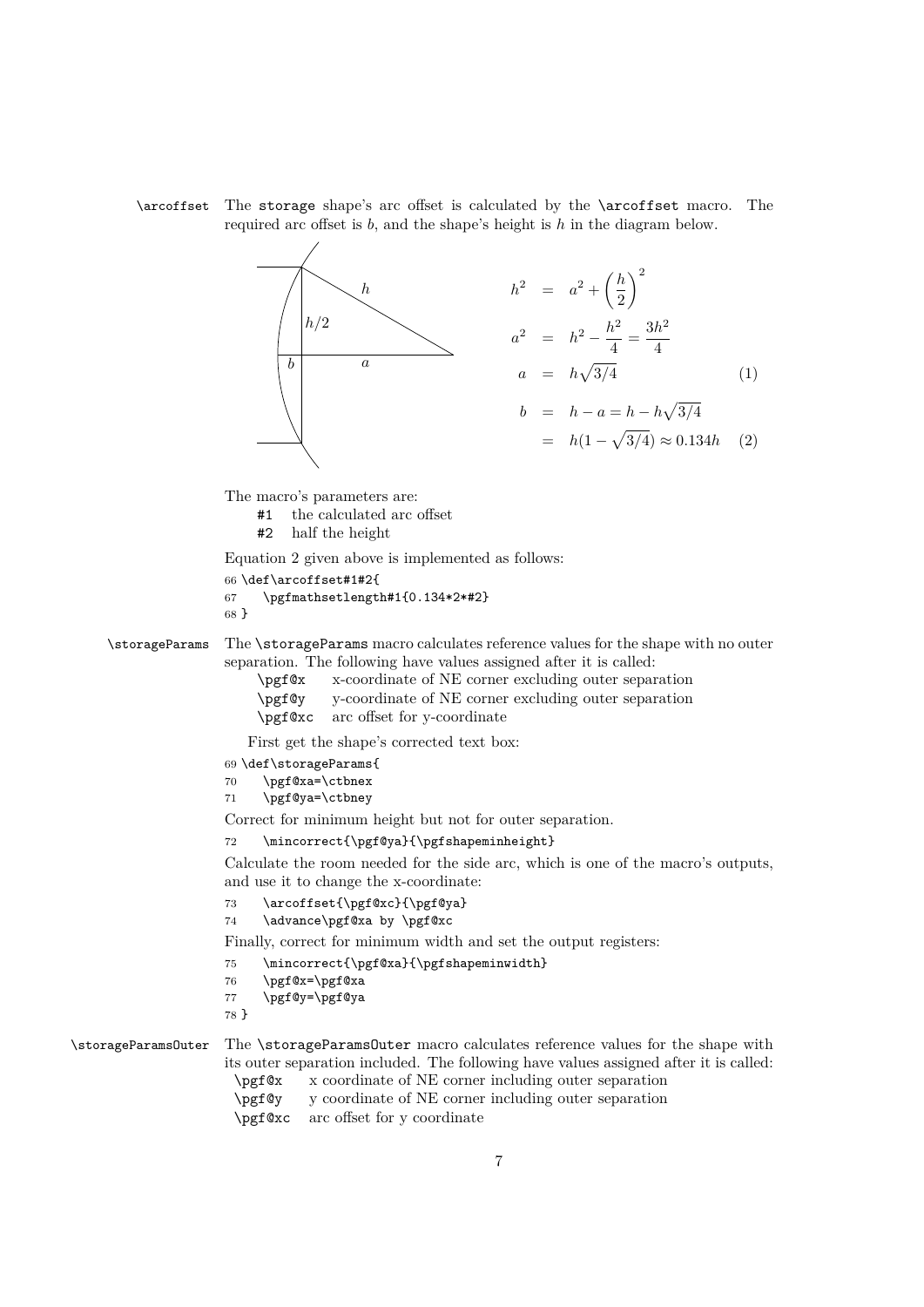Its implementation has a lot in common with \storageParams. First, get the NE corner of the corrected text box:

79 \def\storageParamsOuter{

- 80 \pgf@xa=\ctbnex
- 81 \pgf@ya=\ctbney

Correct for minimum height and outer separation:

- 82 \mincorrect{\pgf@ya}{\pgfshapeminheight}
- 83 \advance\pgf@ya\pgfshapeouterysep

Calculate the arc offset, which is an output, and make room for the side curve:

```
84 \arcoffset{\pgf@xc}{\pgf@ya}
85 \advance\pgf@xa by \pgf@xc
```
Finally, correct for minimum width and outer separation. Then set the output registers:

```
86 \mincorrect{\pgf@xa}{\pgfshapeminwidth}
87 \advance\pgf@xa\pgfshapeouterxsep
88 \pgf@x=\pgf@xa
89 \pgf@y=\pgf@ya
90 }
```
## **4.3.2 Anchor and background paths**

The anchor and background path macros both use  $\lambda$  toragepath, but with with different parameters. The output registers of the macros \storageParams and \storageParamsOuter are compatible with the inputs of \storagepath.

## \storageAnchorpath The \storageAnchorpath macro defines the shape's *anchor path*. It 'draws' the path on which the shape's calculated anchor points lay. This is similar to the background path but it is corrected for outer separation and minimum dimensions.

| 91 \def\storageAnchorpath{ |
|----------------------------|
| \storageParams0uter        |
|                            |
|                            |
|                            |

\storageBackground The \storageBackground macro draws the path that is the outer boundary of the storage shape. This excludes outer separation but corrects for minimum height and width.

```
95 \def\storageBackground{
96 \storageParams
97 \storagepath
98 }
```
## **4.3.3 Storage shape declaration**

\pgfdeclareshape storage This is the \pgfdeclareshape declaration for the storage shape. 99 \pgfdeclareshape{storage}{ The path macros defined in §4.3.2 are used with the setpaths command provided by the makeshape package to draw the shape and make boundary intersection

calculations:

100 \setpaths{\storageAnchorpath}{\storageBackground}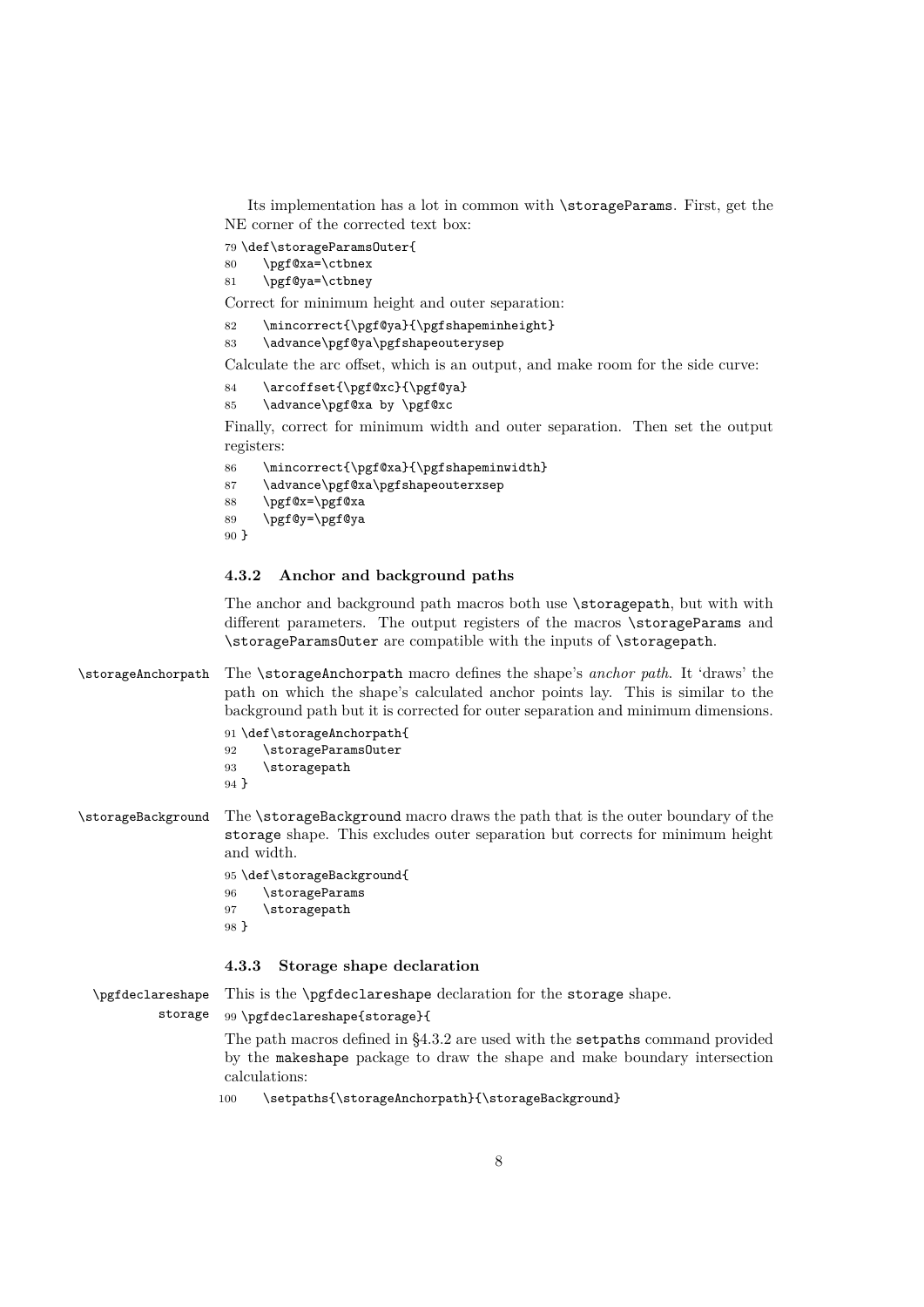```
\savedanchor
  \northeast
              There are two saved anchors defined for the storage shape. The \northeast
              saved anchor is used to define the position of the NE corner of the shape. The
              calculation is similar that used in the anchor path described in §4.3.2, and corrects
              for inner and outer separation, and minimum dimensions. It returns the coordi-
              nates of the point in \pgf@x and \pgf@y, and its implementation is trivial since
              \storageParamsOuter does the required work.
```

```
101 \savedanchor{\northeast}{
102 \storageParamsOuter
103 \frac{}{}
```
\savedanchor \northeast  $_{104}$ The **\northeastArc** saved anchor is similar, but corrects for the arc offset. \savedanchor{\northeastArc}{

```
105 \storageParamsOuter
106 \advance\pgf@x by -\pgf@xc
107 }
```
\anchor north \northeastArc saved anchors: The standard anchors are defined. These are based on the \northeast and

```
north east 108east 109
south east 110
     south 111
south west 112west<sup>113</sup>
north west ^{\,114}\anchor{north}{ \northeast \pgf@x=0pt }
                  \anchor{north east}{ \northeast }
                  \anchor{east}{ \northeastArc \pgf@y=0pt }
                  \anchor{south east}{ \northeast \pgf@y=-\pgf@y }
                  \anchor{south}{ \northeast \pgf@x=0pt \pgf@y=-\pgf@y }
                  \anchor{south west}{ \northeastArc \pgf@x=-\pgf@x \pgf@y=-\pgf@y }
                  \anchor{west}{ \northeast \pgf@x=-\pgf@x \pgf@y=0pt }
           115 \anchor{north west}{ \northeastArc \pgf@x=-\pgf@x }
   \anchor
Three additional anchors are defined that follow the shape's bounding rectangle.
     north 116north east 117
      east 118
                  116 \anchor{east r}{ \northeast \pgf@y=0pt }
                  \archor{north west r} \northeast \pgf@x=-\pgf@x }
                  \anchor{south west r}{ \northeast \pgf@x=-\pgf@x \pgf@y=-\pgf@y }
```
119 }

## **4.4 Process Shape**

\pgfdeclareshape process The process shape is simply implemented by inheriting relevant anchors and paths from the standard rectangle shape without any changes:

```
120 \pgfdeclareshape{process}{
121 \inheritsavedanchors[from=rectangle]
122 \inheritanchor[from=rectangle]{center}
123 \inheritanchor[from=rectangle]{text}
124 \inheritanchor[from=rectangle]{north}
125 \inheritanchor[from=rectangle]{north east}
126 \inheritanchor[from=rectangle]{east}
127 \inheritanchor[from=rectangle]{south east}
128 \inheritanchor[from=rectangle]{south}
129 \inheritanchor[from=rectangle]{south west}
130 \inheritanchor[from=rectangle]{west}
131 \inheritanchor[from=rectangle]{north west}
132 \inheritbackgroundpath[from=rectangle]
133 \inheritanchorborder[from=rectangle]
134 }
```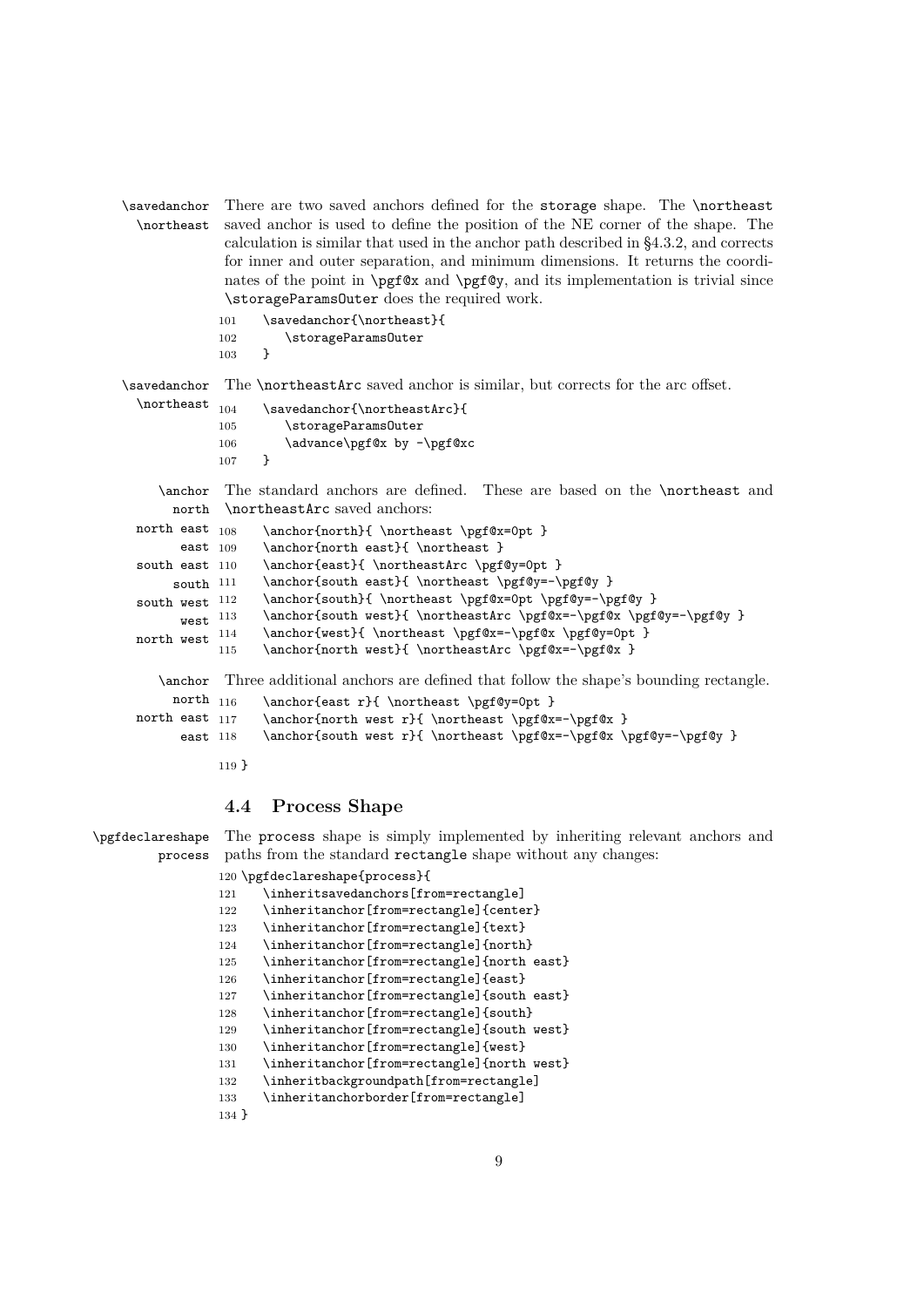#### **4.5 Decision Shape**

#### **4.5.1 Support Macros**

Two macros \decisionref and \decisionrefout give a reference point for the decision shape. The default shape is a rotated square which touches the corrected text box. The location and calculation of the default reference point is illustrated below:



\decisionrefout The \decisionrefout macro gives a reference point on the bounding rectangle of the decision shape. Inner and outer separation are included, and it is corrected for the shape's minimum dimensions. On completion, the coordinates of the point are in \pgf@xa and \pgf@ya.

First, the coordinates of the corrected text box are put into some registers:

#### 135 \def\decisionrefout{

- 136 \pgf@xa=\ctbnex
- 137 \pgf@ya=\ctbney
- 138 \pgf@xb=\ctbnex
- 139 \pgf@yb=\ctbney

The reference point's x-coordinates is calculated and corrected for minimum width, and outer x-separation:

- 140 \advance\pgf@xa by \pgf@yb
- 141 \mincorrect{\pgf@xa}{\pgfshapeminwidth}
- 142 \advance\pgf@xa by \pgfshapeouterxsep

Then the calculation and correction is repeated for the y-coordinate:

- 143 \advance\pgf@ya by \pgf@xb
- 144 \mincorrect{\pgf@ya}{\pgfshapeminheight}
- 145 \advance\pgf@ya by \pgfshapeouterysep
- 146 }
- \decisionref The \decisionref macro is almost the same as \decisionrefout but has no correction for outer separation. Again, the coordinates of the point are in \pgf@xa and \pgf@ya on completion:

147 \def\decisionref{

- 148 \pgf@xa=\ctbnex
- 149 \pgf@ya=\ctbney
- 150 \pgf@xb=\ctbnex
- 151 \pgf@yb=\ctbney
- 152 \advance\pgf@xa by \pgf@yb
- 153 \mincorrect{\pgf@xa}{\pgfshapeminwidth}
- 154 \advance\pgf@ya by \pgf@xb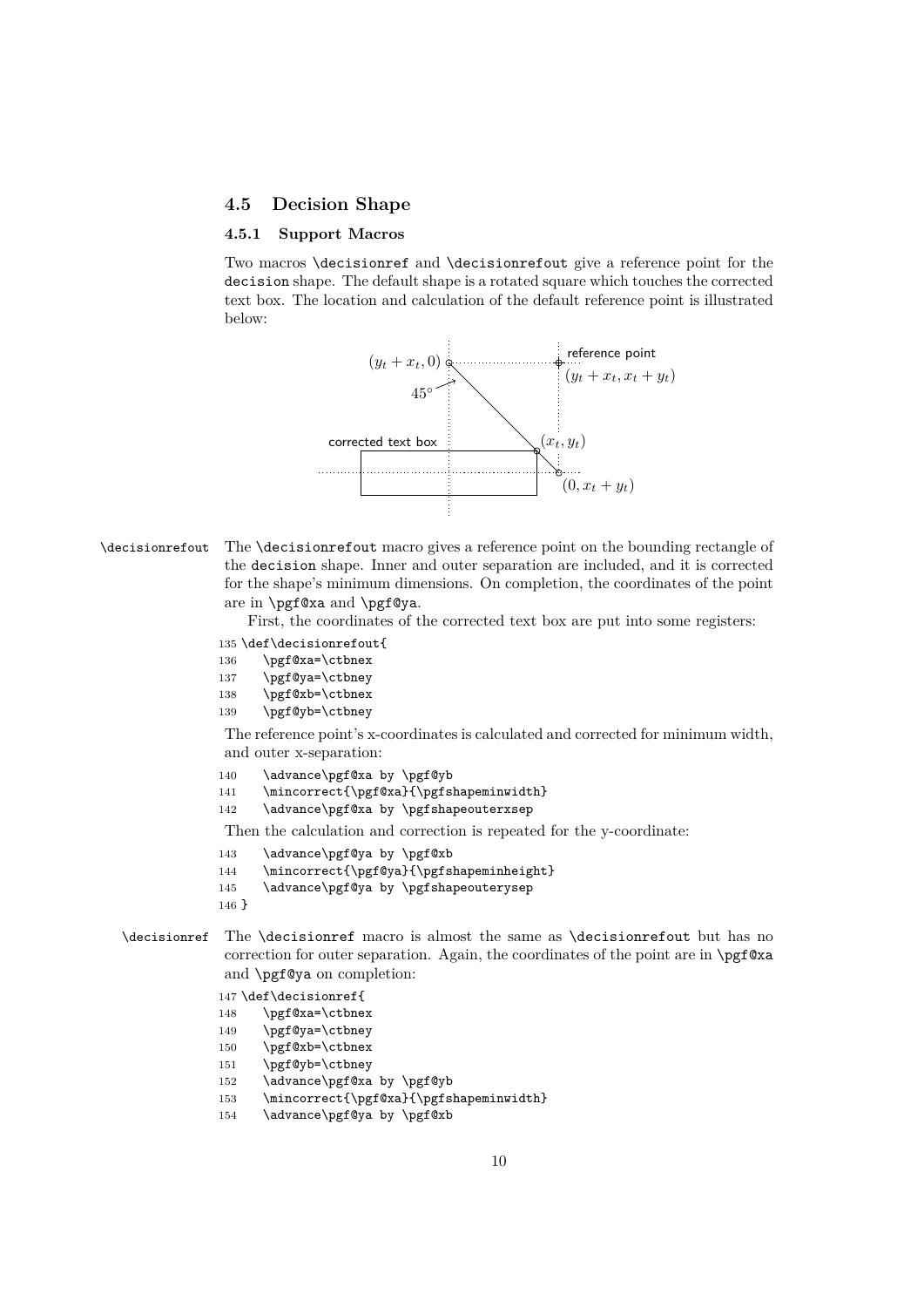155 \mincorrect{\pgf@ya}{\pgfshapeminheight}

156 }

\decisionpath The \decisionpath macro draws the \decision shape's path. It expects the reference point coordinates to be in \pgf@xa and \pgf@ya. The path is drawn clockwise starting at the top:

```
157 \def\decisionpath{
158 \def\refx{\pgf@xa}
159 \def\refy{\pgf@ya}
160 \pgfpathmoveto{\pgfpoint{0}{\refy}}
161 \pgfpathlineto{\pgfpoint{\refx}{0}}
162 \pgfpathlineto{\pgfpoint{0}{-\refy}}
163 \pgfpathlineto{\pgfpoint{-\refx}{0}}
164 \pgfpathclose
165 }
```
#### **4.5.2 Anchor and background paths**

\decisionanchor The \decisionanchor macro is the anchor path for the shape's setpath:

```
166 \def\decisionanchor{
167 \decisionrefout
168 \decisionpath
169 }
```
\decisionborder The \decisionborder macro is the border path for the shape's setpath:

170 \def\decisionborder{ 171 \decisionref 172 \decisionpath

## 173 }

\north

## **4.5.3 Decision shape declaration**

\pgfdeclareshape This is the **\pgfdeclareshape** declaration for the decision shape.

## decision 174 \pgfdeclareshape{decision}{

The path macros defined in §4.6.2 are used with the setpaths command provided by the makeshape package to draw the shape and make boundary intersection calculations:

175 \setpaths{\decisionanchor}{\decisionborder}

There are three saved anchors defined for the decision shape. They have to correct for inner and outer separation, and minimum dimensions; and return the coordinates of the point in \pgf@x and \pgf@y. However, this is simplified because \decisionrefout does the required work.

\savedanchor The **\north** saved anchor uses the y-coordinate of the reference point:

| 176 | \savedanchor{\north}{ |
|-----|-----------------------|
| 177 | \decisionrefout       |
| 178 | $\text{pgf@x} = 0pt$  |
| 179 | $\psi = \psi$         |
| 180 | ι                     |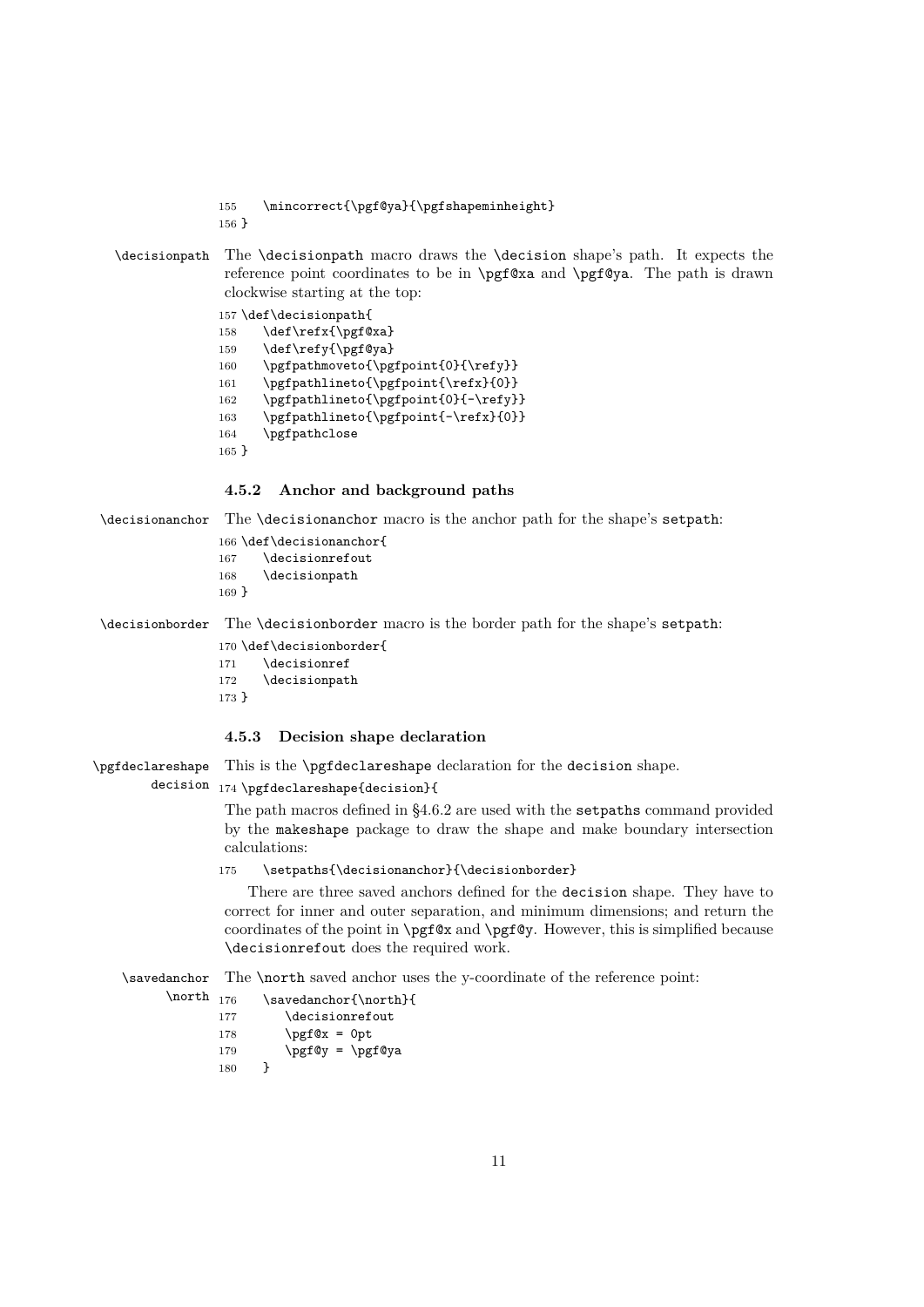```
\savedanchor
The \east saved anchor uses the x-coordinate of the reference point:
     \north _{181}\savedanchor{\east}{
             182 \decisionrefout
            183 \pgf@x = \pgf@xa184 \pgf = 0pt
             185 }
\savedanchor
The \northeast saved anchor uses the both coordinates of the reference point to
 \northeast
calculate the required point:
            186 \savedanchor{\northeast}{
            187 \decisionrefout
            188 \divide\pgf@xa by 2
            189 \divide\pgf@ya by 2
            190 \pgf@x = \pgf@xa191 \pgf@y = \pgf@ya
             192 }
    \anchor
      north
 north east 193
       east 194
 south east 195
      south 196
 south west 197\, west \, ^{198}north west \prescript{199}{}The standard anchors are defined. These are based on the \north \east and
             \northeast saved anchors:
                  \ \ \ \ \ {north}{ \north }
                  \anchor{north east}{ \northeast }
                  \archor{east} \east }
                  \anchor{south east}{ \northeast \pgf@y=-\pgf@y }
                  \anchor{south}{ \north \pgf@y=-\pgf@y }
                  \anchor{south west}{ \northeast \pgf@x=-\pgf@x \pgf@y=-\pgf@y }
                  \anchor{west}{ \east \pgf@x=-\pgf@x }
            200 \anchor{north west}{ \northeast \pgf@x=-\pgf@x }
```
#### 201 }

## **4.6 Terminal Shape**

#### **4.6.1 Support Macros**

Two macros \terminalrefneout and \terminalrefne give a reference point on the boundary surface of the terminal shape.



\terminalrefneout The \terminalrefneout macro gives a reference point on the boundary surface of the terminal shape. Inner and outer separation are included, and it is corrected for the shape's minimum dimensions. On completion, the coordinates of the point are in \pgf@xa and \pgf@ya.

> First, the coordinates of the corrected text box are obtained, and then the width of the rounded end is add to the x-coordinate to get the bounding dimensions:

## 202 \def\terminalrefneout{

```
203 \pgf@xa=\ctbnex
```

```
204 \pgf@ya=\ctbney
```

```
205 \advance\pgf@xa by \pgf@ya
```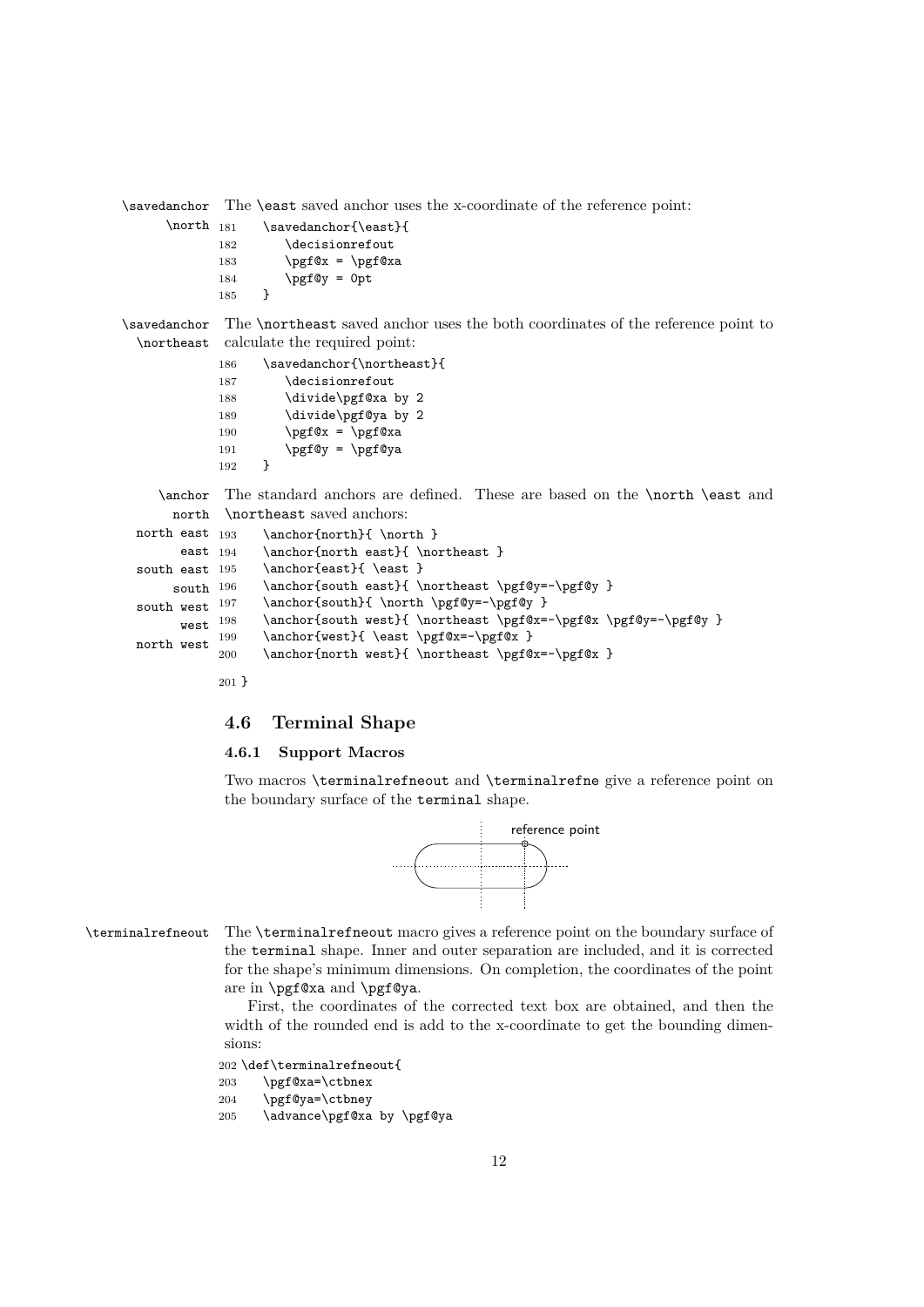Then these bounding coordinates are corrected for minimum dimensions, and outer separation:

206 \mincorrect{\pgf@xa}{\pgfshapeminwidth} 207 \advance\pgf@xa\pgfshapeouterxsep 208 \mincorrect{\pgf@ya}{\pgfshapeminheight}

209 \advance\pgf@ya\pgfshapeouterysep

Finally, the corrected x-coordinate is reduced by the width of the rounded end to give the required reference point:

210 \advance\pgf@xa by -\pgf@ya 211 }

\terminalrefne The \terminalrefne macro is almost the same as \terminalrefneout but has no correction for outer separation. Again, the coordinates of the point are in \pgf@xa and \pgf@ya on completion:

> 212 \def\terminalrefne{ 213 \pgf@xa=\ctbnex

- 214 \pgf@ya=\ctbney
- 215 \advance\pgf@xa by \pgf@ya
- 216 \mincorrect{\pgf@xa}{\pgfshapeminwidth}
- 217 \mincorrect{\pgf@ya}{\pgfshapeminheight}
- 218 \advance\pgf@xa by -\pgf@ya
- 219 }
- \terminalpath The \terminalpath macro draws the terminal shape's path. It expects the reference point coordinates to be in \pgf@xa and \pgf@ya. The path is drawn anticlockwise:

```
220 \def\terminalpath{
221 \def\refx{\pgf@xa}
222 \def\refy{\pgf@ya}
223 \def\radius{\refy}
224 \qquad \texttt{\rightarrow{}\refx}{\refy}\}225 \pgfpathlineto{\pgfpoint{-\refx}{\refy}}
226 \pgfpatharc{90}{270}{\radius}
227 \pgfpathlineto{\pgfpoint{\refx}{-\refy}}
228 \pgfpatharc{270}{360}{\radius}
229 \pgfpatharc{0}{90}{\radius}
230 \pgfpathclose
```
231 }

## **4.6.2 Anchor and background paths**

\terminalanchor The \terminalanchor macro is the anchor path for the shape's setpath:

```
232 \def\terminalanchor{
233 \terminalrefneout
234 \terminalpath
```
235 }

\terminalborder The \terminalborder macro is the border path for the shape's setpath:

- 236 \def\terminalborder{ 237 \terminalrefne 238 \terminalpath
- 239 }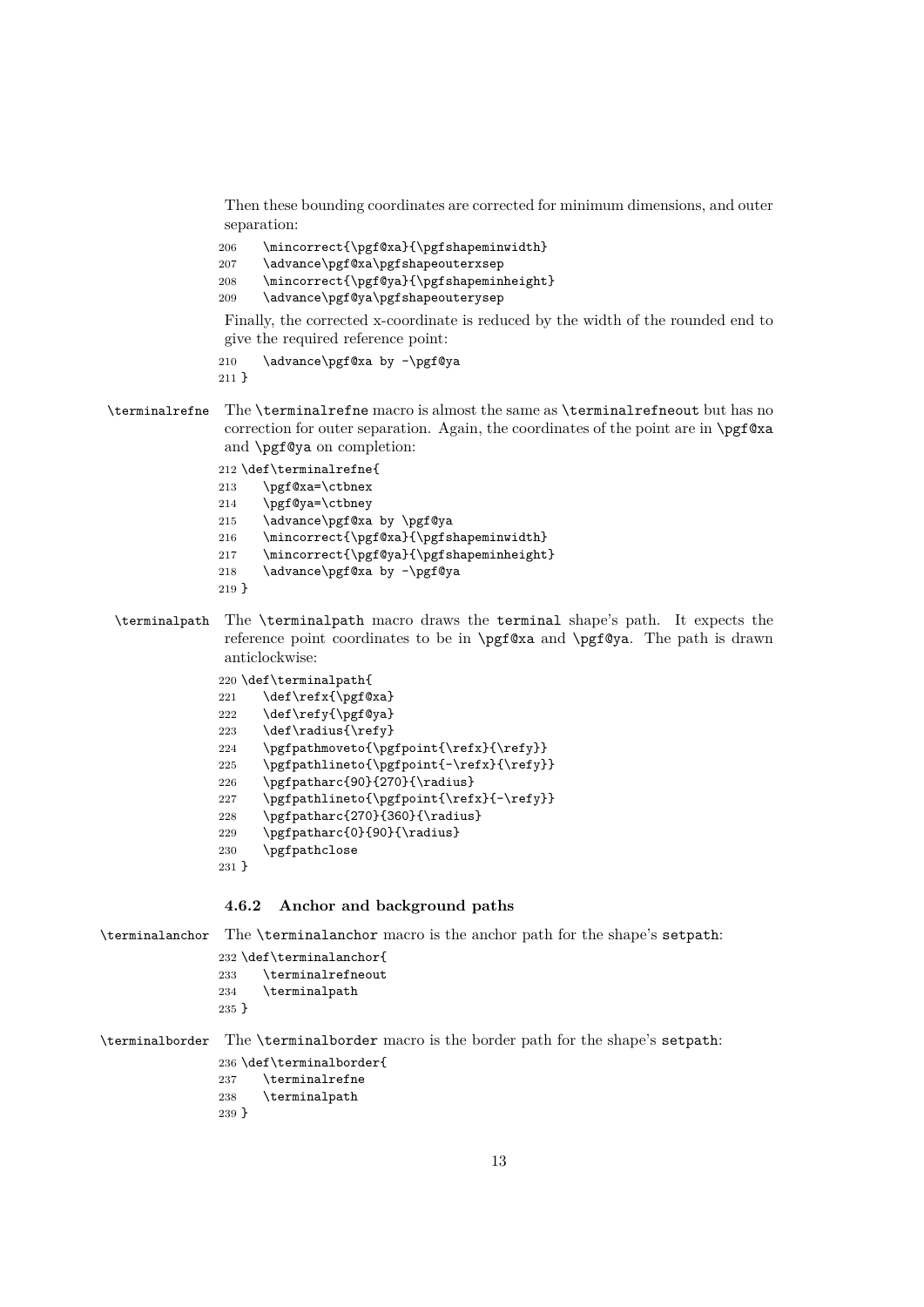#### **4.6.3 Terminal shape declaration**

\pgfdeclareshape terminal  $_{240}$  \pgfdeclareshape{terminal}{ This is the **\pgfdeclareshape** declaration for the **terminal** shape. The path macros defined in §4.6.2 are used with the setpaths command provided

by the makeshape package to draw the shape and make boundary intersection calculations:

#### 241 \setpaths{\terminalanchor}{\terminalborder}

\savedanchor \northeast There are two saved anchors defined for the terminal shape. The \northeast saved anchor gives the position of the shape's 'reference point' used above. It corrects for inner and outer separation, and minimum dimensions. It returns the coordinates of the point in  $\pgf@x$  and  $\pgf@y$ , and its implementation is simple since **\terminalrefneout** does the required work.

```
242 \savedanchor{\northeast}{
243 \terminalrefneout
244 \pgf@x = \pgf@xa245 \pgf@y = \pgf@ya246 }
```
\savedanchor \northeastBB The \northeastBB macro gives the coordinates of the NE corner of the shape's bounding rectangle in \pgf@x and \pgf@y. It corrects for inner and outer separation, and minimum dimensions. It is obtain by adding the width of the shape's round end to the x-coordinate of the reference point:

| 247 | \savedanchor{\northeastBB}{ |
|-----|-----------------------------|
| 248 | \terminalrefneout           |
| 249 | \advance \pgf@xa by \pgf@ya |
| 250 | $\pgf@x = \pgf@xa$          |
| 251 | $\pgf@y = \pgf@ya$          |
| 252 | ι                           |

\anchor north \northeastBB saved anchors: The standard anchors are defined. These are based on the \northeast and

```
north east 253east 254south east 255
     south 256
south west 257west<sup>258</sup>
north west \ ^{259}\anchor{north}{ \northeast \pgf@x=0pt }
                  \anchor{north east}{ \northeast }
                  \anchor{east}{ \northeastBB \pgf@y=0pt }
                  \anchor{south east}{ \northeast \pgf@y=-\pgf@y }
                  \anchor{south}{ \northeast \pgf@x=0pt \pgf@y=-\pgf@y }
                  \anchor{south west}{ \northeast \pgf@x=-\pgf@x \pgf@y=-\pgf@y }
                  \label{thm:main} $$\anchor{west}{ \nvert\} = \pgf@x=-\pgf@x \pgf@y=0pt }260 \anchor{north west}{ \northeast \pgf@x=-\pgf@x }
```
\anchor Four additional anchors are defined that follow the shape's bounding rectangle.

```
north east r_{261}south east r_{262}south west r 263
north west r 264
                    \anchor{north east r}{\northeastBB}
                    \anchor{south east r}{\northeastBB \pgf@y=-\pgf@y}
                    \anchor{south west r}{\northeastBB \pgf@x=-\pgf@x \pgf@y=-\pgf@y}
                    \anchor{north west r}{\northeastBB \pgf@x=-\pgf@x}
```

```
265 }
```